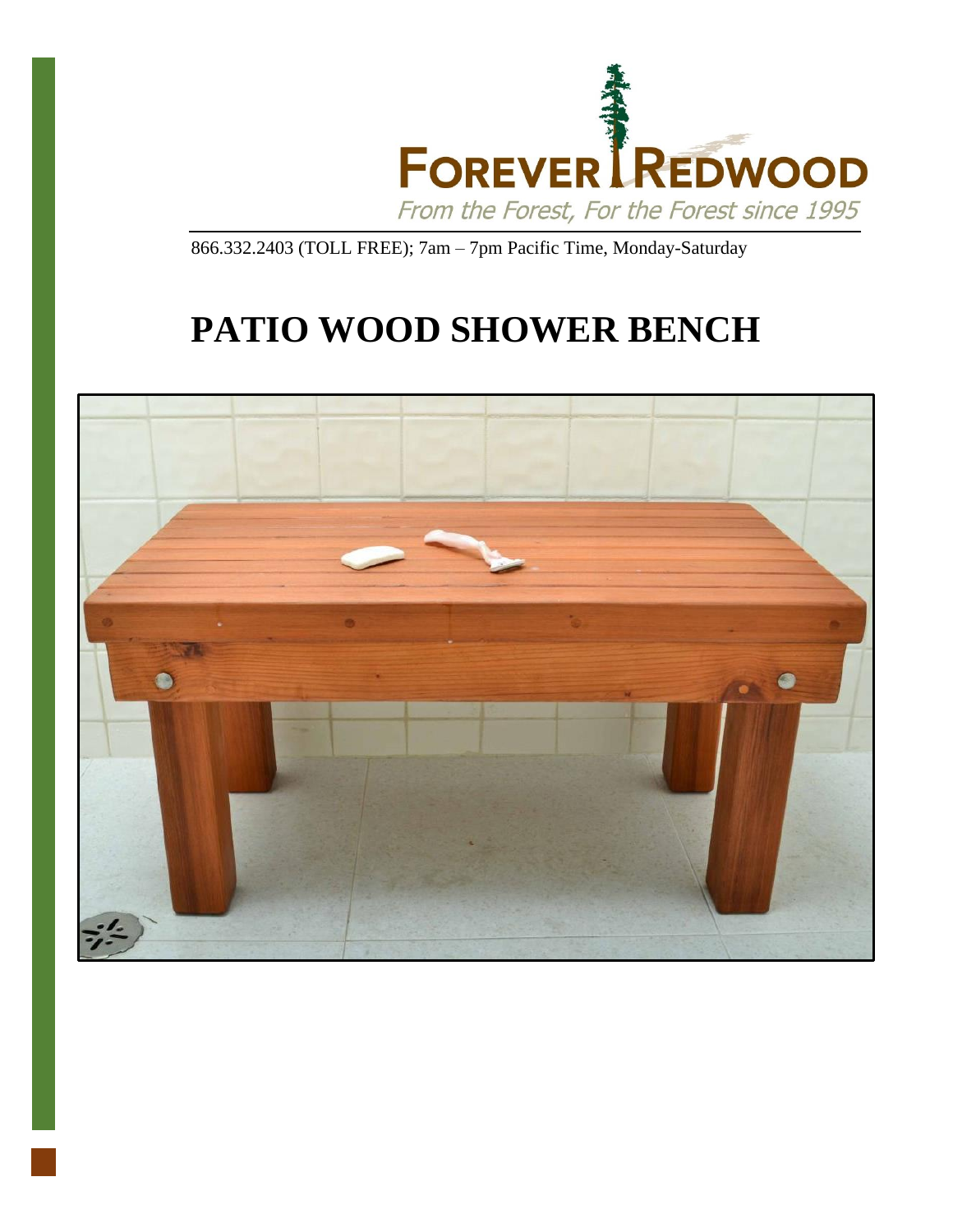# **CONTENT**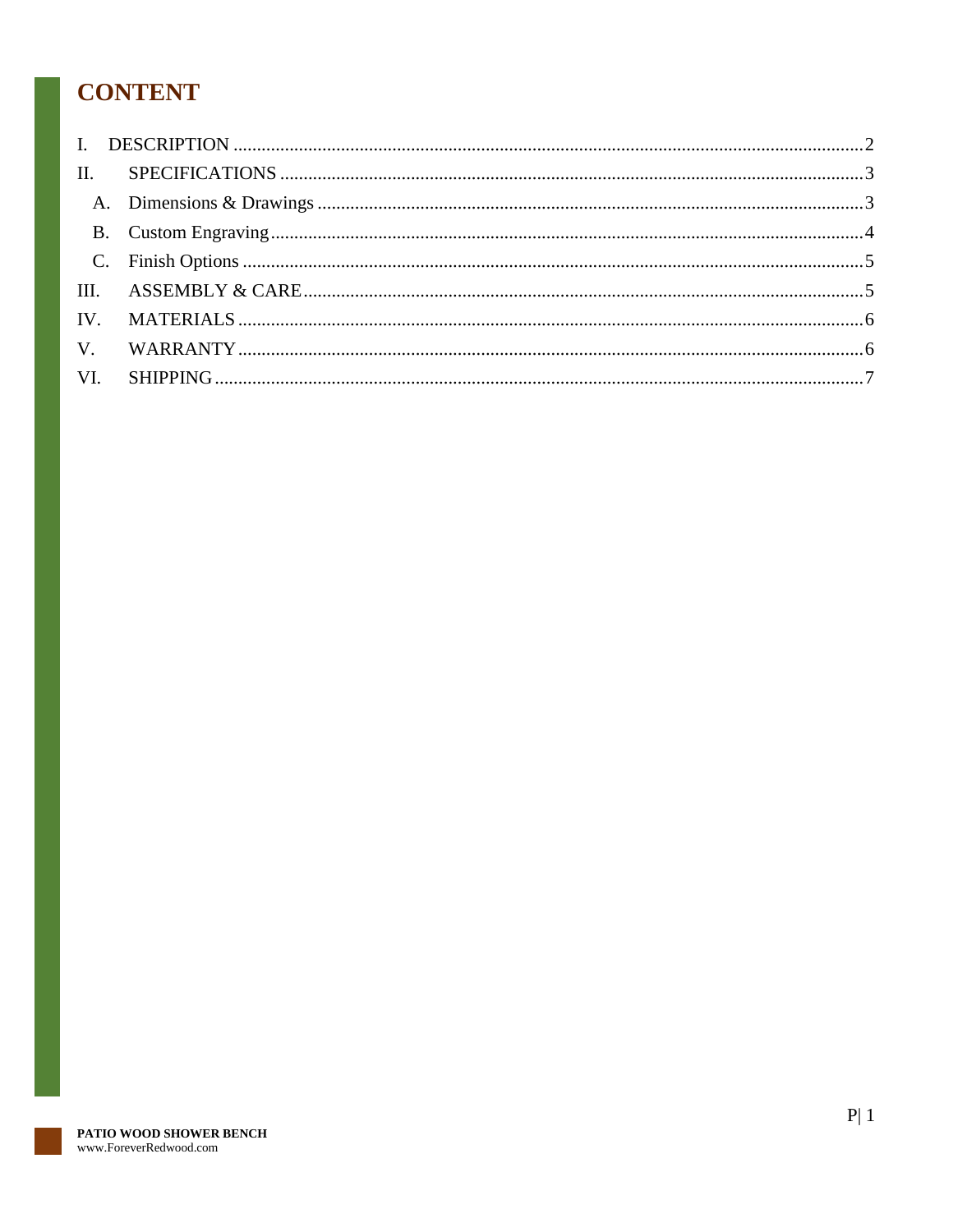# <span id="page-2-0"></span>**I. DESCRIPTION**

No matter what size or style you choose, you'll find lots of great ways to use our Patio Wood Shower Bench. Each bench is made by hand, extra thick, with 100% restoration forestry California timber. Unlike similar plastic or synthetic benches, these redwood shower benches are made for heavy use, and designed to last for decades without any upkeep or repair. We make them from just thick wood, overbuilt for strength, held together by thick stainless steel bolts. It's that simple.

- **Rated to a 450 lbs. capacity.** Can be reinforced at no additional cost if you require a higher weight capacity. Just let us know.
- Patio Wood Shower Bench available in 11 sizes from 1 1/2 feet up to 8 feet in length.
- Choose from different heights and widths and wood colors to make it work perfectly for your location.
- Naturally decay resistant, Redwood is the most decay resistant wood that grows naturally in the United States. It is the ideal material for any humid environment.
- Our expert craftsmen make a finely finished bench designed to stay beautiful for years to come.
- **Easy assembly.** Ships in 5 parts and uses only Stainless Steel bolts for zero rust or decay issues.
- See more handcrafted [redwood benches.](https://www.foreverredwood.com/wooden-patio-furniture/benches.html)

You can get your very own Patio Wood Shower Bench by selecting your preferences from up above, and purchasing through our online store. We can make special custom requests too, so please don't hesitate to ask if you need something that you don't see here on the site. Your Patio Wood Shower Bench is shipped in 5 parts, and easy to assemble at home. Contact us now and ask about our shipping and warrantee options!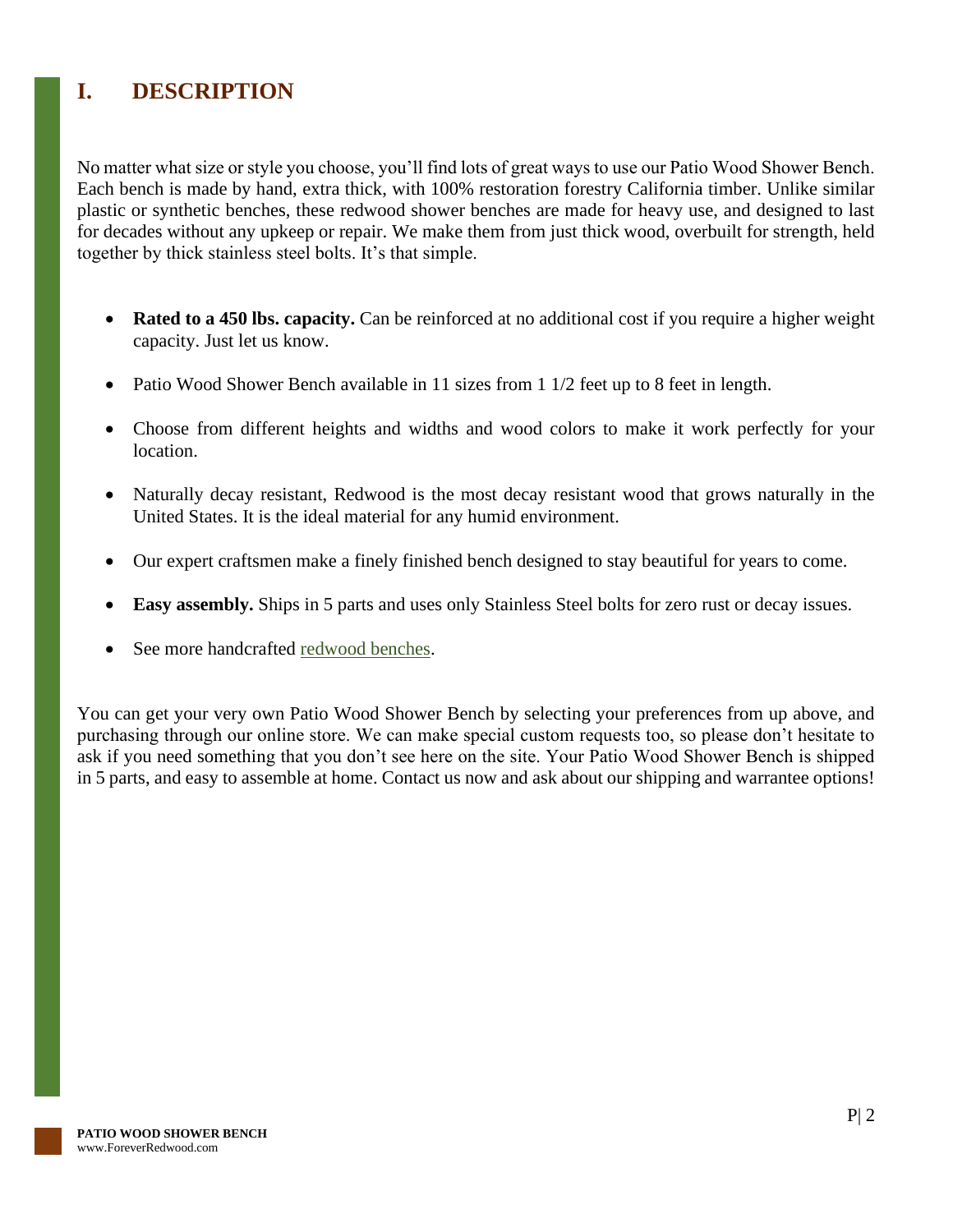# <span id="page-3-0"></span>**II. SPECIFICATIONS**

#### <span id="page-3-1"></span>**A. Dimensions & Drawings**

**Available Lengths, Comfortable Adult Seating Capacity, Standard Widths and Heights offered:**

| <b>Bench Length</b><br>(feet) | <b>Adult Seating</b><br>Capacity | <b>Standard Bench</b><br><b>Width (inches)</b>                        | <b>Standard Bench</b><br><b>Height (inches)</b>                      |
|-------------------------------|----------------------------------|-----------------------------------------------------------------------|----------------------------------------------------------------------|
| $1\frac{1}{2}$                |                                  |                                                                       |                                                                      |
| $\overline{c}$                |                                  | $10\frac{3}{4}$ to 24 $\frac{3}{4}$<br>For all lengths and<br>widths. | $12\frac{1}{2}$ to $21\frac{1}{2}$<br>For all lengths and<br>widths. |
| $2\frac{1}{2}$                |                                  |                                                                       |                                                                      |
| 3                             | $1 - 2$                          |                                                                       |                                                                      |
| $3\frac{1}{2}$                | $\overline{2}$                   |                                                                       |                                                                      |
| $\overline{4}$                | $\overline{2}$                   |                                                                       |                                                                      |
| $4\frac{1}{2}$                | $2 - 3$                          |                                                                       |                                                                      |
| 5                             | 3                                |                                                                       |                                                                      |
| 6                             | 3                                |                                                                       |                                                                      |
| ⇁                             | 4                                |                                                                       |                                                                      |
| 8                             | $4 - 5$                          |                                                                       |                                                                      |

**Weight Capacity:** Patio Shower Benches are overbuilt and reinforced to easily withstand up to 4 adults sitting at one time.

#### **Height and Width**

By selecting Advanced Options, you can choose the height of your bench if you would like something other than our standard 14". Heights are offered in 14", 15 ", 17", 18 1/2", 20" and 20". Bench widths can be adjusted as well from the standard 10 3/4 to 12 1/2", 14 1/4", 16" or 17 3/4". As always if you want a special size just <u>let us know</u>! If you need a length, width or height different from the sizes offered, just let us know.

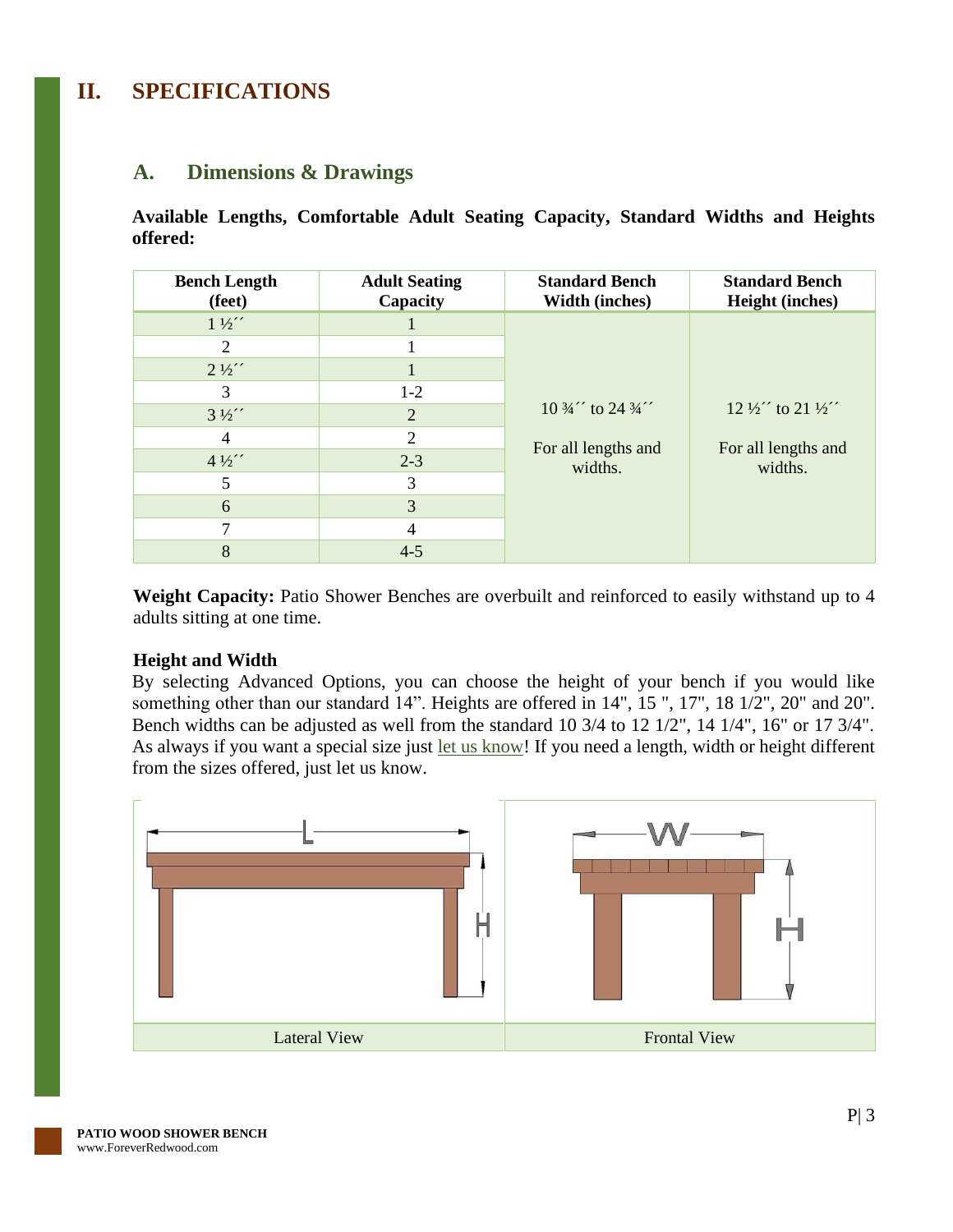

#### <span id="page-4-0"></span>**B. Custom Engraving**

Would you like to add a personal engraved message to your furniture?

Select "Custom Engraving" under Advanced Options. The engraving size we normally use translates to about 14 characters per foot. The default color for lettering is black. If you prefer a different color, let us know. There will be a small charge for changing the font color.

We will center the engraving on the top board of the backrest or the front of the seat trim of a backless bench unless you specify elsewhere. Please let us know your instructions on placement and line  $break(s)$  – if not specified, they will be placed at the shop's discretion.

If you'd like a particular font style, please send a Word or PDF document with the font, spacing, and the exact wording and punctuation you'd like. We will trace your document directly onto the wood. Send it to [info@foreverredwood.com.](mailto:info@foreverredwood.com)

If you are undecided on your engraving message, and would prefer to send it after you place your order, just let us know in the comment box so we know to expect it later. Due to limitations of the engraving tool (we cut  $\frac{1}{4}$ " wide and  $\frac{1}{4}$ " deep into the wood), we may not be able do certain fonts and will let you know if there is an issue.

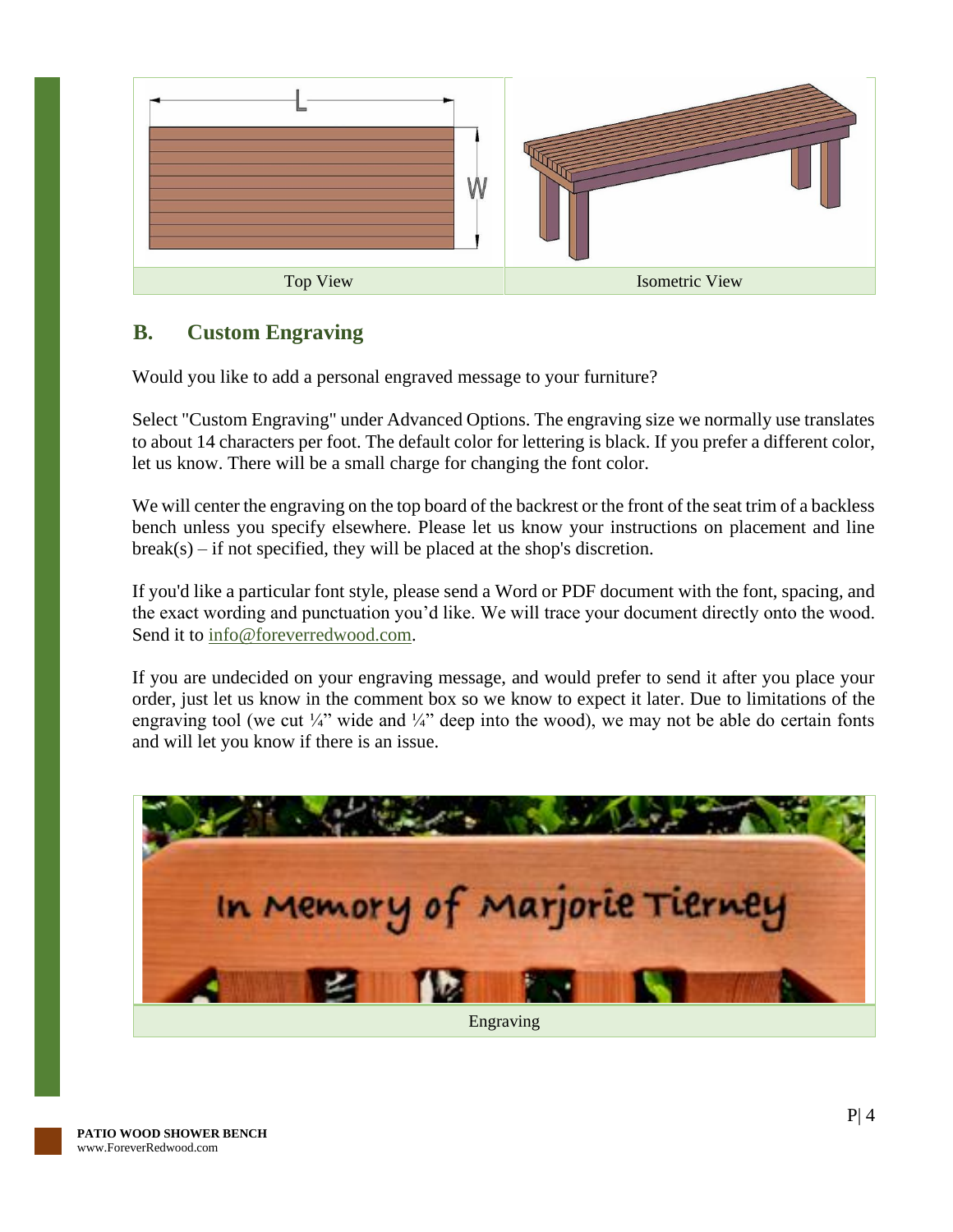#### <span id="page-5-0"></span>**C. Finish Options**

For shower and sauna use, we recommend the Transparent Premium Sealant to keep the vibrant surface colors from fading for many years. If your bench is for a changing room or general bathroom sitting where it will get wet minimally or not at all, the best finish option is the Wax Finish. For more about your sealant options please go to [Care and Finish.](https://www.foreverredwood.com/redwood-furniture/care-finish)

### <span id="page-5-1"></span>**III. ASSEMBLY & CARE**

Assembly Instructions for: [Patio Wood Shower Bench](https://www.foreverredwood.com/media/pdf/assembly/Patio_Wood_Shower_Bench.pdf)

#### **All You Need is a Few Tools and a Friend.**

Assembly is best done by two people and usually takes about half a day to a day, depending on size. Pergolas need a ratchet wrench, a hammer and a ladder to put them together. In some cases, you might need a drill to attach the posts into concrete. As with all our products, we preassemble pergolas in our shop to ensure everything fits together. All hardware is included and all parts are clearly labeled before it is shipped. We also include detailed step-by-step instructions.

Take a look at our assembly instructions below for specific details. If you plan to pour concrete to hold the posts, the project will require an additional half day prior to assembly. Please do the concrete pour a few days prior to assembly to allow the concrete to cure.

#### **Installation Help.**

Special talent is not required to re-assemble our pergolas. But, if you would like help, [just let us know.](https://www.foreverredwood.com/information/contact) We have our own team for installations in California, Nevada and Southern Arizona and a network of local contractors we recommend for farther afield.

**Care:** Your Forever Redwood Furniture will last for decades in year-round weather without maintenance.

Depending on the wood grade you choose, even with harsh year-round outdoor conditions, you can expect your furniture to last from ten to forty years without maintenance of any kind.

Being outside year-round is rough on any woods finish. The surface absorbs UV rays, pollution, constant variations in moisture and temperature and it also oxidizes. This is why most wood just doesn't hold up and the surface color slowly changes towards a silver patina over the years. But, with Forever Redwood, you don't have to worry. The silver patina is surface deep only (less than 1/64") and is not indicative of decay. Your set will last decades and is not compromised in any way by the surface color change. For example, we keep our display items as is without refinishing to show off this natural aging (we like the patina!).

Although Forever Redwood is maintenance-free, we recommended you take a few minutes as needed to clean by either hosing down and/or brushing/dusting away accumulated debris (no soap or chemicals needed). If you'd like to keep your set looking its best for decades, please go to: [Care and](https://www.foreverredwood.com/redwood-furniture/care-finish) Finish.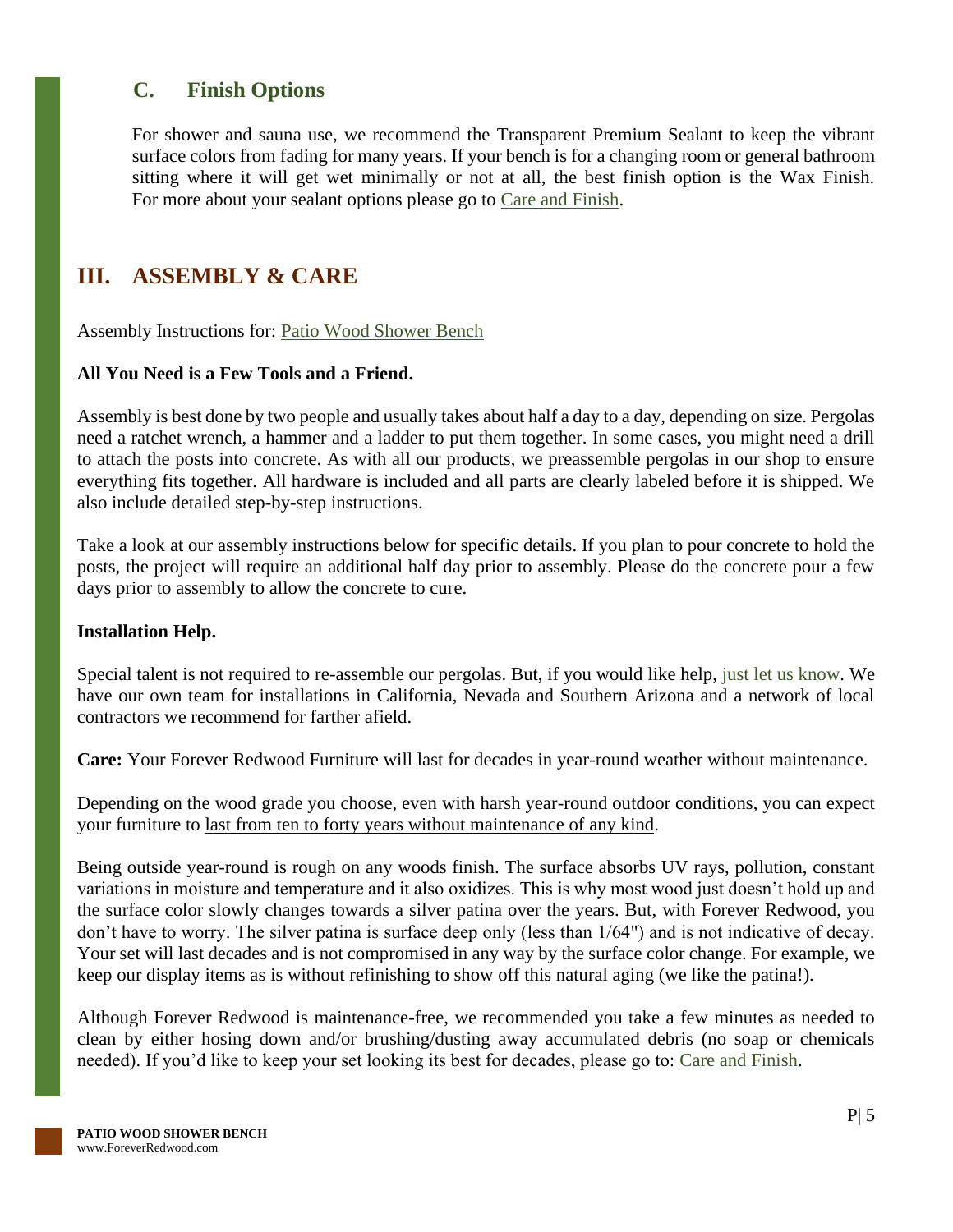# <span id="page-6-0"></span>**IV. MATERIALS**

The secret to outdoor longevity begins and ends with the wood. We use generous amounts of the most decay resistant wood available. We encourage our customers to compare photos of our items side by side with any competing product. Thickness counts. Furniture that is thin and light simply won't last in the year round weather.

To keep your furniture beautiful, we use only stainless steel hardware and the highest quality stains and sealants. We use only the Sickens brand of sealants.

Our primary customer has always been the homeowner that appreciates spending a bit more for quality that will last decades.

Our products are installed with organizations that appreciate longevity like the U.S. Forest Service, U.S. military installations, State and City parks, golf clubs and hotels.

We are favored by many landscape architects and contractors because they can count on exceptional quality and quick personal service to complete projects.

We build each item by hand. This insures your set is finely finished and carefully inspected. Old-fashioned hand building also allows us to adjust the size or design of any item to fit your needs.

Because we are a forestry company, we can offer 5 exceptional wood grades to choose from our carefully managed forests with warranties of up to 30 years against decay in any weather. Click for more about our 5 [wood grades.](https://www.foreverredwood.com/redwood-furniture/wood-grade/)

# <span id="page-6-1"></span>**V. WARRANTY**

Wood decay is warrantied up to 30 years depending on the wood grade. No other outdoor furniture manufacturer has warranties like this. The key is the excellent quality of our wood and the extra-thick timber designs of all our pieces.

#### **Wood Grades and Decay Warranty:**

- Douglas-fir: 10 years
- Mosaic Eco-Wood: 10 years
- Redwood: 15 years
- Mature Redwood: 20 years
- Old-Growth Redwood: 30 years

Forever Redwood stands behind its products. We are committed to quickly resolving any issues that might occur. For more information please see our [Warranty](https://www.foreverredwood.com/redwood-furniture/warranty) page.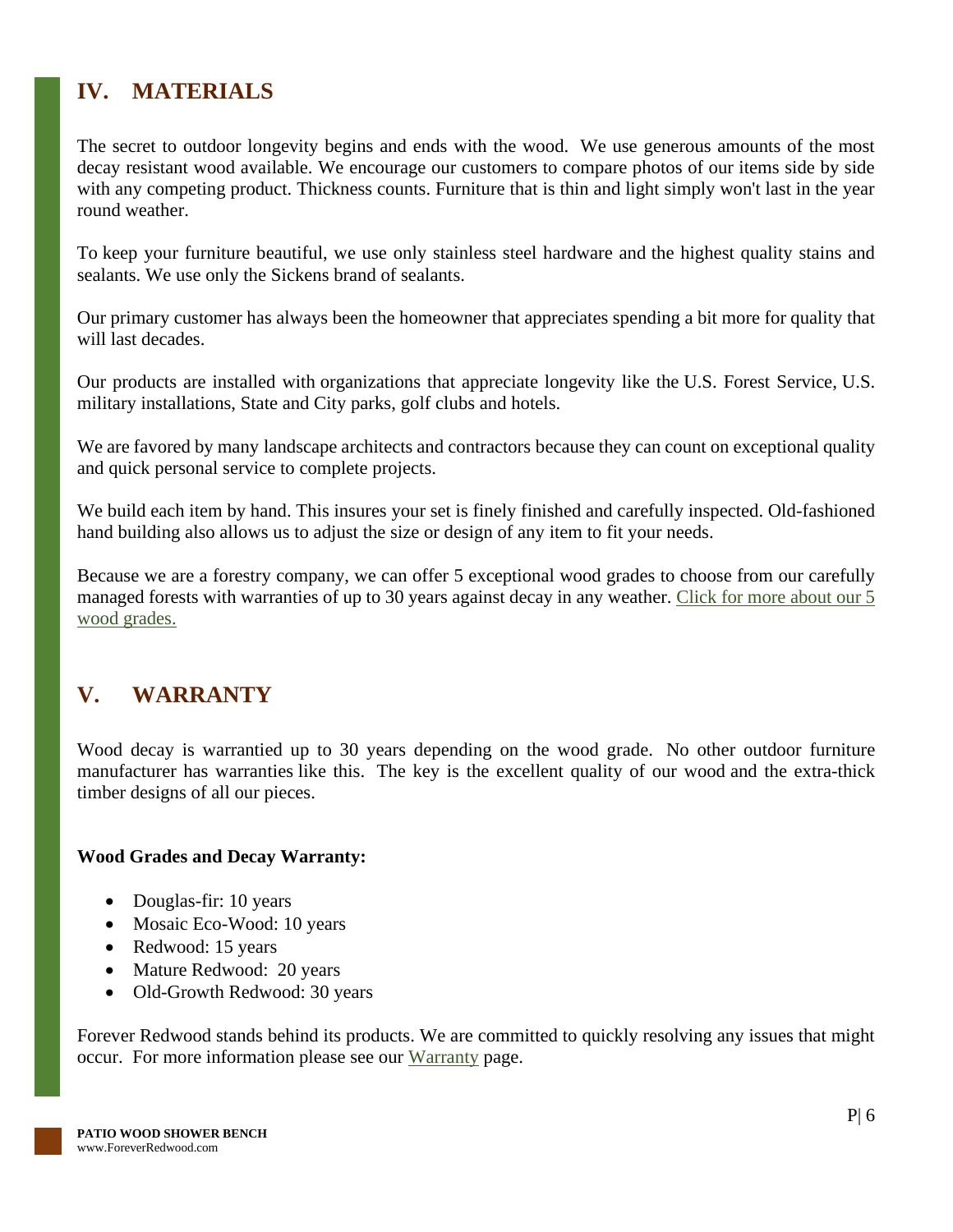# <span id="page-7-0"></span>**VI. SHIPPING**

#### **We offer 4 Shipping Options in the U.S.:**

- Rush Shipping (ships in 3 weeks).
- Priority Shipping (ships in 6 weeks).
- Standard Shipping (ships in 10 weeks).
- Free Shipping in the Continental U.S. (ships in 14 weeks).

#### **Notes for Orders requiring drawings or approvals:**

All Shade Structure orders (Pergolas, Pavilions, Gazebos and Arbors) require drawings to make sure all details are agreed upon prior to building and to give our customers the ability to customize their structures to meet their needs. We also sometimes make custom changes to Swings, Planters, Benches, Tables and other standard production items per customer requests. If your order has a custom detail or is a shade structure, you will receive your first drawings via email within 5 business days of receiving your completed order with a deposit.

We will go back and forth with you as needed to fine tune the design to your liking prior to building it. Once you sign off on your drawings, your timeline for shipping will begin. Please keep this in mind. If you need a Rush Order and also drawings, it is best you call in your order so that we can organize ourselves to both complete your drawings on an expedited basis and meet your shipping deadline.

**Yes, you can have free shipping plus save 3% off your order!** We carefully hand build each Forever Redwood item. When you choose a longer ship out date, you give us more time to build. This lowers our cost and we pass the savings to you. If you choose the Wait & Save Shipping option and prefer we ship out on a specific date (up to 6 months in advance), just enter the date in the Comment Box at Checkout. If no note is included, we'll ship in 3 months.

Orders ship from San Diego, CA. Add 3 to 6 business days transit time (depending on location). We ship to any country. Canada orders ship in 6 weeks. To see Canadian shipping costs, just add item to cart.

For orders outside the U.S. or Canada, just enter your country in the shipping information section at checkout or in the shopping cart to see your freight cost. We ship outside the U.S. or Canada in 6 weeks. For all international shipments, the shipping companies handle any customs paperwork and then contact you to arrange delivery.

**Assembly Service Available Nationwide:** All orders over \$3,000. in size can choose to have Forever Redwood assemble for you. Just choose White Glove Service in the Shopping Cart or at Checkout. For more information on White Glove, please go to: [WHITE GLOVE.](https://www.foreverredwood.com/white-glove/)